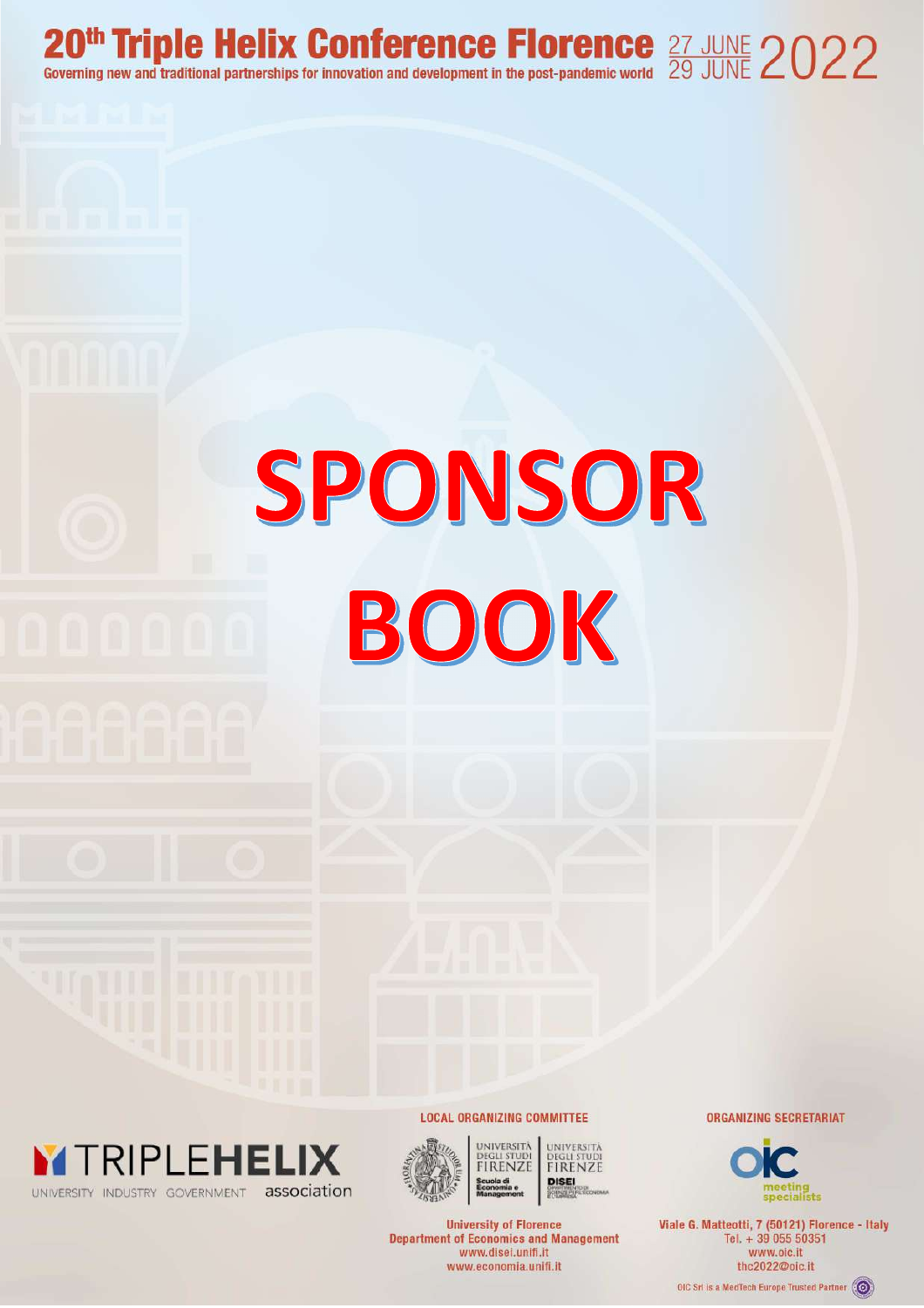# **CONFERENCE CHAIR LETTER**

We are living in a time of tremendous changes. The Covid-19 has disrupted our way of life and has exacerbated the economic, societal, and environmental challenges we were already facing. That's why we firmly believe that the co-creation of knowledge and the collaboration mechanisms among different actors embedded in innovation (eco)systems are crucial to build new sustainable paths of development for the wellbeing of our society. The 20th Triple Helix Conference will be held in Florence with the aim to bring together leading scholars, policy makers and practitioners from different fields and sectors to advance the understanding of the dynamics between science, the social sector, industry and governmental institutions under the contemporary challenges.

**Marco Bellandi 2022 Conference Chair** 

# **TOPICS**

Theoretical Foundations And Methodological Approaches For Th Research Governance Models And Policy Design For Triple Helix Initiatives In The Aftermath Of Covid-19 Evaluating The Impact Of Th Initiatives Partnerships Of Emerging Actors And Hybrid Organizations For Knowledge Co-Creation, Innovation, And Sustainability Academic Engagement, Third Mission And The Social Impact Of Universities In The Aftermath Of Covid-19 Entrepreneurship Education In The Context Of Th Approaches Boosting Social Innovation And Ecological Transition In Regional Innovation Ecosystems Connecting And Upgrading Industrial Districts Research In The Periphery, Striving For Global Excellence And Supporting Local Development Translational Research In Health Science In The Post Pandemic World Th Partnerships, Co-Patenting, And Market Power Relations Th Contribution To Sustainability And Recovery Programmes And Policies The Fourth Industrial Revolution, Innovation Mega Trends And New Challenges For Th Research In The Post Pandemic World

International Integration And Local Development: The Role Of Universities In Connecting Local Communities With Global Knowledge Networks





UNIVERSITÀ UNIVERSITÄ **FIRENZE DISEI** 

**University of Florence Department of Economics and Management** www.disei.unifi.it www.economia.unifi.it

**LOCAL ORGANIZING COMMITTEE** 

**ORGANIZING SECRETARIAT** 



Viale G. Matteotti, 7 (50121) Florence - Italy Tel. + 39 055 50351 www.oic.it thc2022@oic.it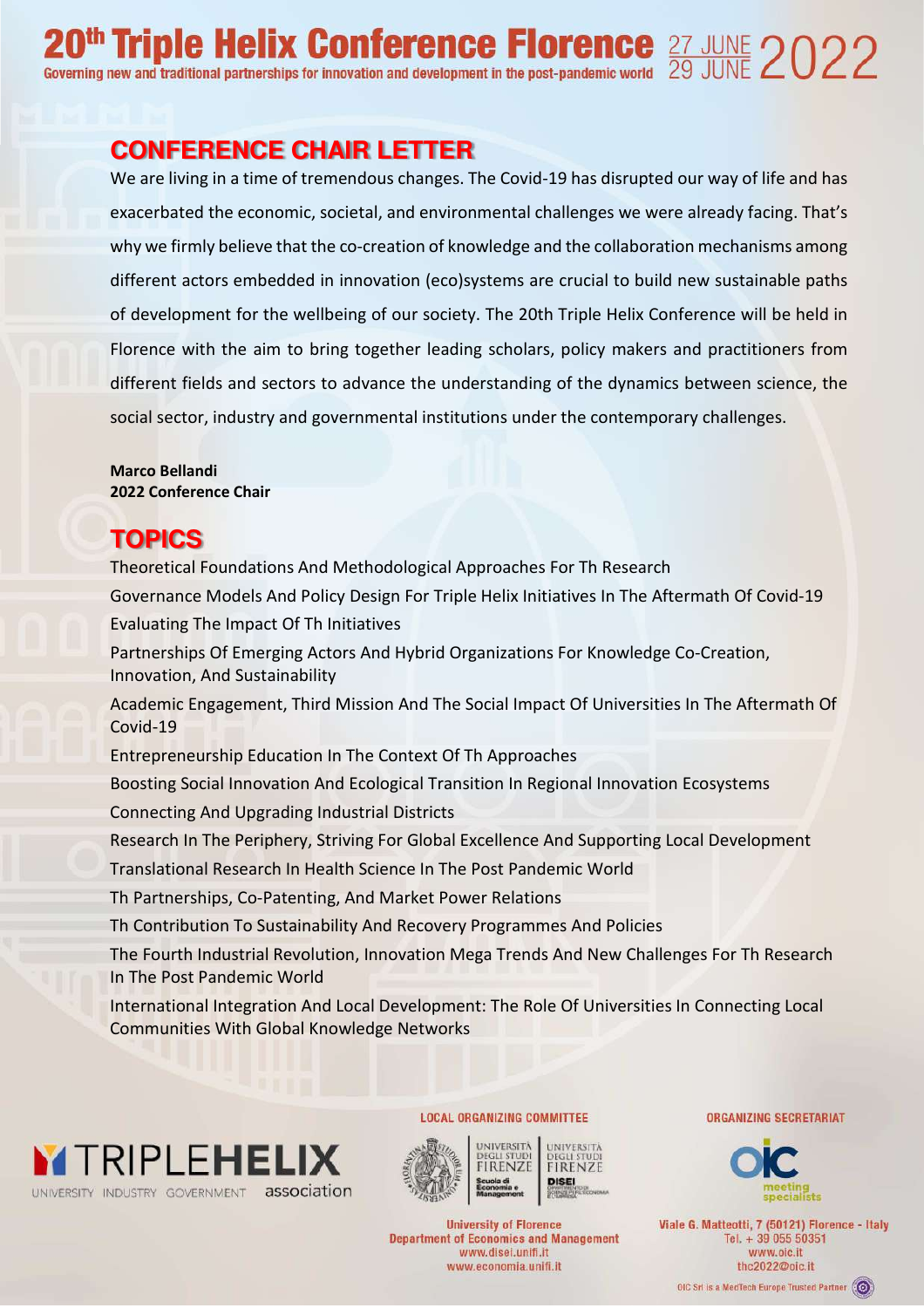# **USEFUL INFORMATION**

## **CONGRESS VENUE:**

University of Florence Department of Economics and Management D6 Via delle Pandette, 9 – 50127 Florence

# **ORGANISING SECRETARIAT**



OIC srl Viale G. Matteotti, 7 - 50121 Firenze Tel. (+39) 055 50351 - www.oic.it

# **USEFUL CONTACTS**

**Sponsor:** sponsorthc2022@oic.it **General info:** thc2022@oic.it **Registrations:** registrationthc2022@oic.it

# **SPONSORSHIP PROPOSAL**

Please find below a proposal for Industries, Universities, Political or Cultural Institutions that wish to showcase their achievements in the **20th Triple Helix Conference Florence** to be held in **Florence from 27th to 29th June 2022.** 

Organizations will be hosted to present their activities and highlight their role in the development of new models of cooperation where Government, Industry and Academia move cross borders to join forces and to achieve innovation outcomes for the socio-economic good.

**WEBSITE:**  https://www.triplehelixconference2022.org/





UNIVERSITÀ UNIVERSITÄ **FIRENZE FIRENZE DISEI** 

**University of Florence Department of Economics and Management** www.disei.unifi.it www.economia.unifi.it

**LOCAL ORGANIZING COMMITTEE** 

**ORGANIZING SECRETARIAT** 



Viale G. Matteotti, 7 (50121) Florence - Italy Tel. + 39 055 50351 www.oic.it thc2022@pic.it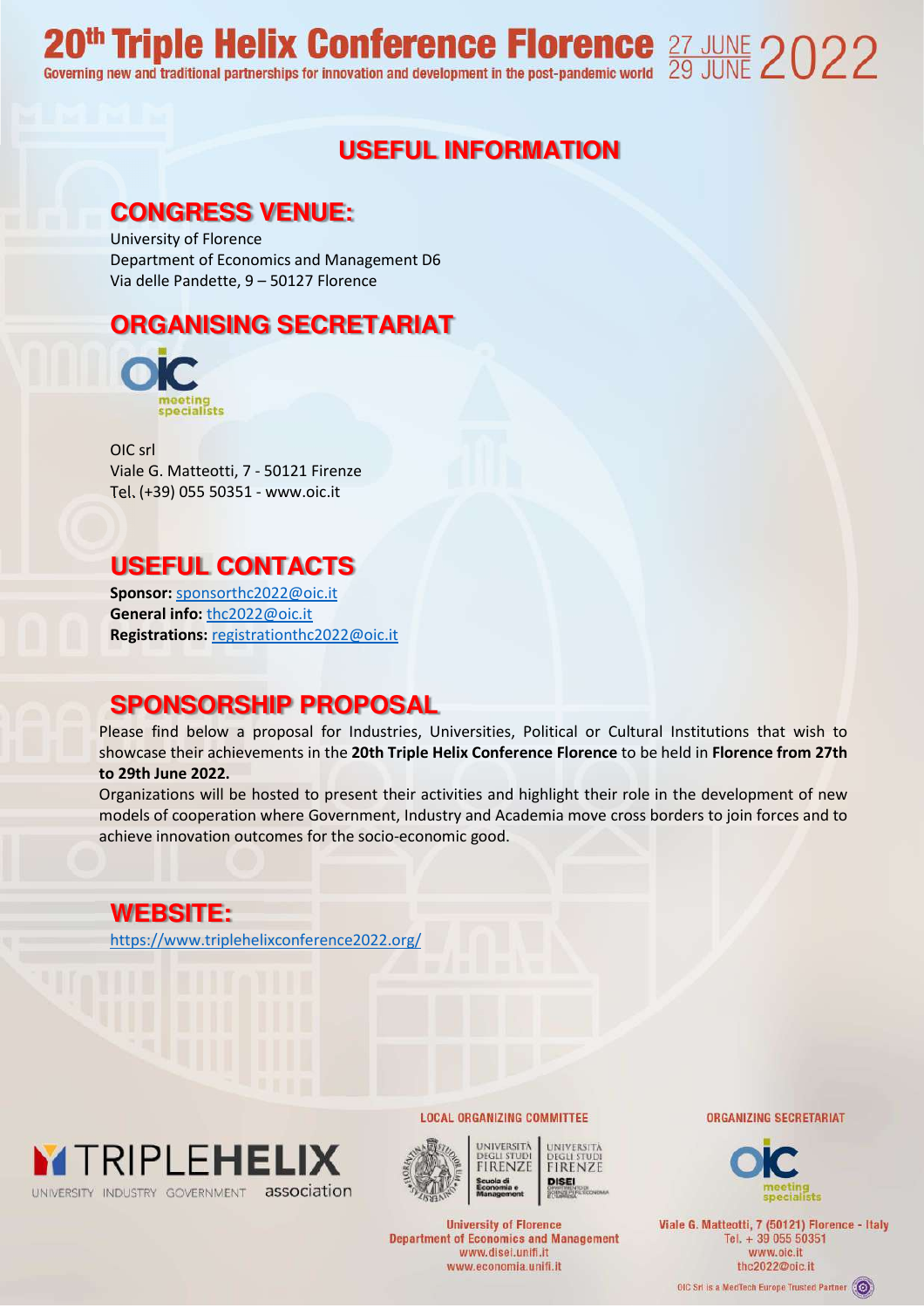#### **APPLICATION FORM**

#### **TO BE SENT TO THE ORGANIZING SECRETARIAT:**

**OIC SRL • VIALE G. MATTEOTTI, 7 • 50121 FLORENCE** 

**TEL. (+39) 055/5035253 – (+39) 335/8471488 • EMAIL**: sponsorthc2022@oic.it - **Laura Panerai**

| Company Name |  |  |
|--------------|--|--|
|              |  |  |
|              |  |  |
|              |  |  |

E-mail\_\_\_\_\_\_\_\_\_\_\_\_\_\_\_\_\_\_\_\_\_\_\_\_\_\_\_\_\_\_\_\_\_\_ Address\_\_\_\_\_\_\_\_\_\_\_\_\_\_\_\_\_\_\_\_\_\_\_\_\_\_\_\_\_

Zip Code \_\_\_\_\_\_\_\_\_\_\_City\_\_\_\_\_\_\_\_\_\_\_\_\_\_\_ Vat Number \_\_\_\_\_\_\_\_\_\_\_\_\_\_\_\_\_\_\_\_\_\_\_\_\_\_\_

**We would like to attend the Congress as:** 

### **SPONSORSHIP PACKAGES**

| <b>SPONSOR PACKAGE A</b>                                                                                   | € 5.500,00 + vat |
|------------------------------------------------------------------------------------------------------------|------------------|
| Nr 1 Company Banner placed in the exhibitor area                                                           |                  |
| Nr 1 documents (brochure o flyers) in pdf format uploaded on the Official website in the Sponsor Section   |                  |
| Nr 1 Company Video uploaded on the Official website in the Sponsor Section                                 |                  |
| Company Logo on the Official website in the Sponsor Section                                                |                  |
| <b>Company Profile</b> uploaded on the Official website in the Sponsor Section                             |                  |
| <b>Company Advertisement</b> (1 page $-$ no product) inside the final program                              |                  |
| Company Logo on congress pads and pens* (graphic and shipping realized by the sponsor company) *first come |                  |
| first served rules                                                                                         |                  |
| Nr 2 complimentary registration                                                                            |                  |

#### **SPONSOR PACKAGE B € 3.000,00 + vat Nr 1** Company Logo on the Official website in the Sponsor Section Company Profile uploaded on the Official website in the Sponsor Section **Company Advertisement** (1 page – no product) inside the final program Company Banner placed in the exhibitor area **Nr 1 complimentary registration**





UNIVERSITÄ FIRENZE **DISEI** 

**University of Florence Department of Economics and Management** www.disei.unifi.it www.economia.unifi.it

**LOCAL ORGANIZING COMMITTEE** 

**ORGANIZING SECRETARIAT** 



Viale G. Matteotti, 7 (50121) Florence - Italy Tel. + 39 055 50351 www.oic.it thc2022@oic.it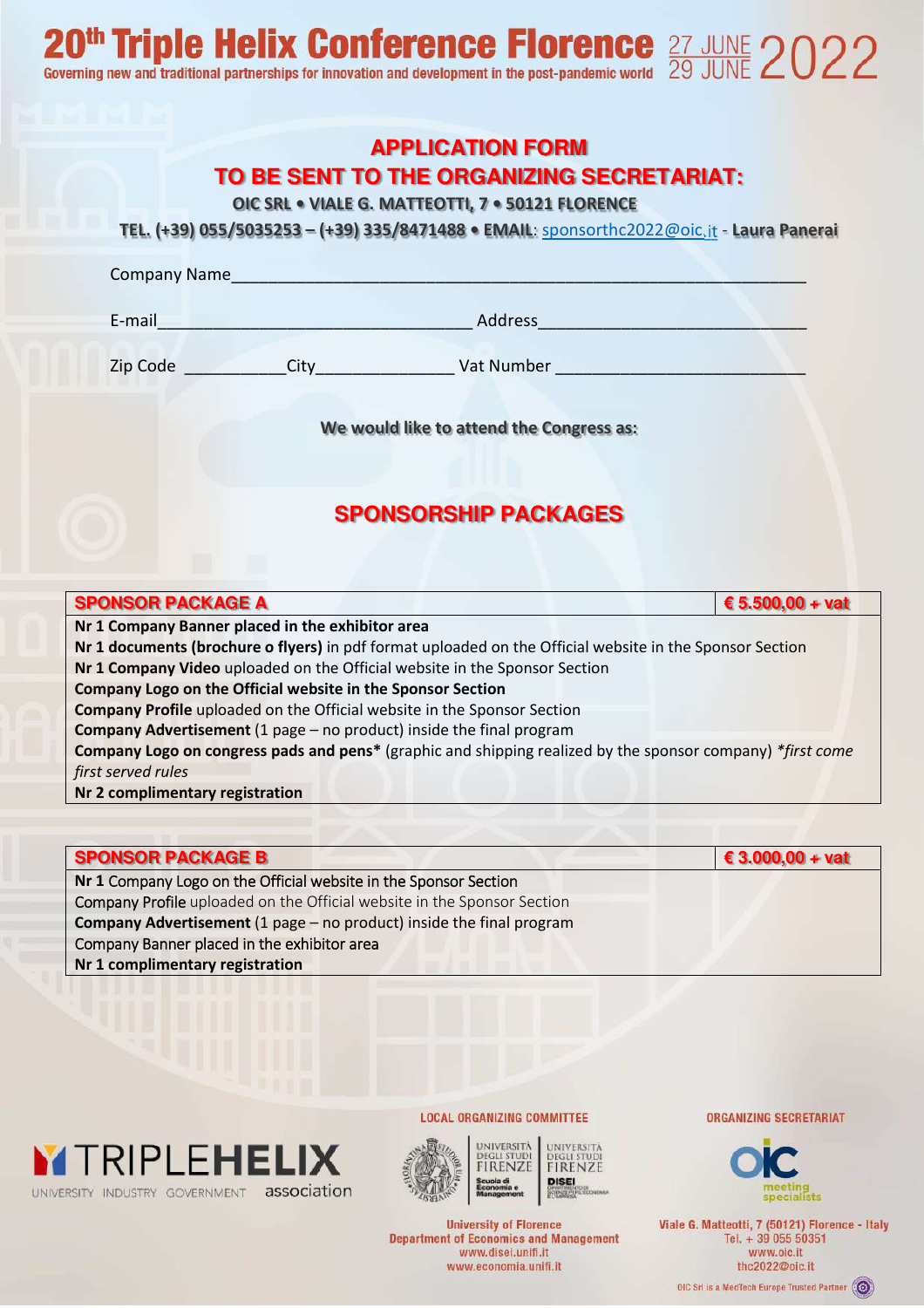# 20<sup>th</sup> Triple Helix Conference Florence  $\frac{27 \text{ JUNE}}{29 \text{ JUNE}}$  2022

# **OTHER SPONSORSHIPS IN THE CONGRESS VENUE**

|                                                                                                    | Qty | <b>Euro (Vat excl)</b> |
|----------------------------------------------------------------------------------------------------|-----|------------------------|
| <b>Sponsored Workshop 60 min</b>                                                                   |     | 3.000,00               |
| In order to guarantee a better organization of the Company session, we inform you that the meeting |     |                        |
| rooms will be equipped as follows:                                                                 |     |                        |
| Meeting room rental for the time and day assigned; Basic A/V: Screen and video projector           |     |                        |
| connected to the slide centre; Microphones for chairmen's table; One A/V technician assistance in  |     |                        |
| the meeting room; Visibility of the Workshop on the program of the event; Possibility to insert a  |     |                        |
| flyer of the symposium in the congress bag (sponsor will be in charge of the graphics); Conference |     |                        |
| registration fee for the workshop presenters (max. 3); Visibility of Sponsor's logo on the website |     |                        |
| Company Video uploaded on the Official website in the Sponsor Section                              |     |                        |
| <b>Sponsored Workshop 30 min</b>                                                                   |     | 2.500,00               |
| In order to guarantee a better organization of the Company session, we inform you that the meeting |     |                        |
| rooms will be equipped as follows:                                                                 |     |                        |
| Meeting room rental for the time and day assigned; Basic A/V: Screen and video projector           |     |                        |
| connected to the slide centre, Microphones for chairmen's table; One A/V technician assistance in  |     |                        |
| the meeting room; Visibility of the Workshop on the program of the event; Possibility to insert a  |     |                        |
| flyer of the symposium in the congress bag (sponsor will be in charge of the graphics)             |     |                        |
| Conference registration fee for the workshop presenters (max. 2)                                   |     |                        |
| Visibility of Sponsor's logo on the website                                                        |     |                        |
| Exhibitor Desk rental (1 table, 1 chair)                                                           |     | 1.800,00               |
| <b>Company banner in the Congress venue</b>                                                        |     | 1.200,00               |
| (graphic and shipping realized by the sponsor company)                                             |     |                        |
| Company Logo on congress lanyards* (graphic and shipping realized by the                           |     | 2.000,00               |
| sponsor company) *first come first served rules                                                    |     |                        |
| Company Logo on congress bags* (graphic and shipping realized by the                               |     | 1.800,00               |
| sponsor company) *first come first served rules                                                    |     |                        |
| Company logo on Special Award. Exclusive! One of the special award will be entitled with the       |     | 3.500,00               |
| logo of the sponsor interested *first come first served rules                                      |     |                        |
| Company Logo on congress pads and pens* (graphic and shipping realized                             |     | 1.000,00               |
| by the sponsor company) *first come first served rules                                             |     |                        |
| Company Logo on the Directional signage in the Congress venue                                      |     | 3.500,00               |
| Adv: nr 1 bag insert inside the congress bags                                                      |     | 1.000,00               |
| <b>Company Logo on the chevaliers for the Coffee Points</b>                                        |     | 1.500,00               |
| Company Logo on the chevaliers for the Lunch Buffet                                                |     | 2.000,00               |
| Company LOGO on the "sanitizing travel kit" (the sanitizing kit will be                            |     | To be defined          |
| distributed to all the delegates and includes the sanitizing gel and 5 masks)                      |     |                        |
| ADV on the final program:                                                                          |     | 1.000,00               |
| . 1 internal page                                                                                  |     |                        |
| Or                                                                                                 |     |                        |
| <b>Back cover page(Exclusive!)</b>                                                                 |     | 1.500,00               |
| <b>COMMON AREAS - SANITIZING GEL DISPENSERS</b>                                                    |     | 5.600,00               |
| Package of 20 sanitizing gel dispensers that will be positioned within the congress venue          |     | Exclusive!             |
| (registration desk, congress rooms )                                                               |     | or                     |
| <b>EXCLUSIVE!</b> (1 Company logo)                                                                 |     | 2.800,00 per           |
| <b>SHARED (Min. 2 Company)</b>                                                                     |     | company                |





UNIVERSITÀ UNIVERSITÀ **DEGLI STUDI**<br>**FIRENZE DEGLI STUDI**<br>**FIRENZE DISE!** 

**LOCAL ORGANIZING COMMITTEE** 

**University of Florence Department of Economics and Management** 

www.disei.unifi.it

www.economia.unifi.it

**ORGANIZING SECRETARIAT** 



Viale G. Matteotti, 7 (50121) Florence - Italy Tel. + 39 055 50351 www.oic.it thc2022@oic.it